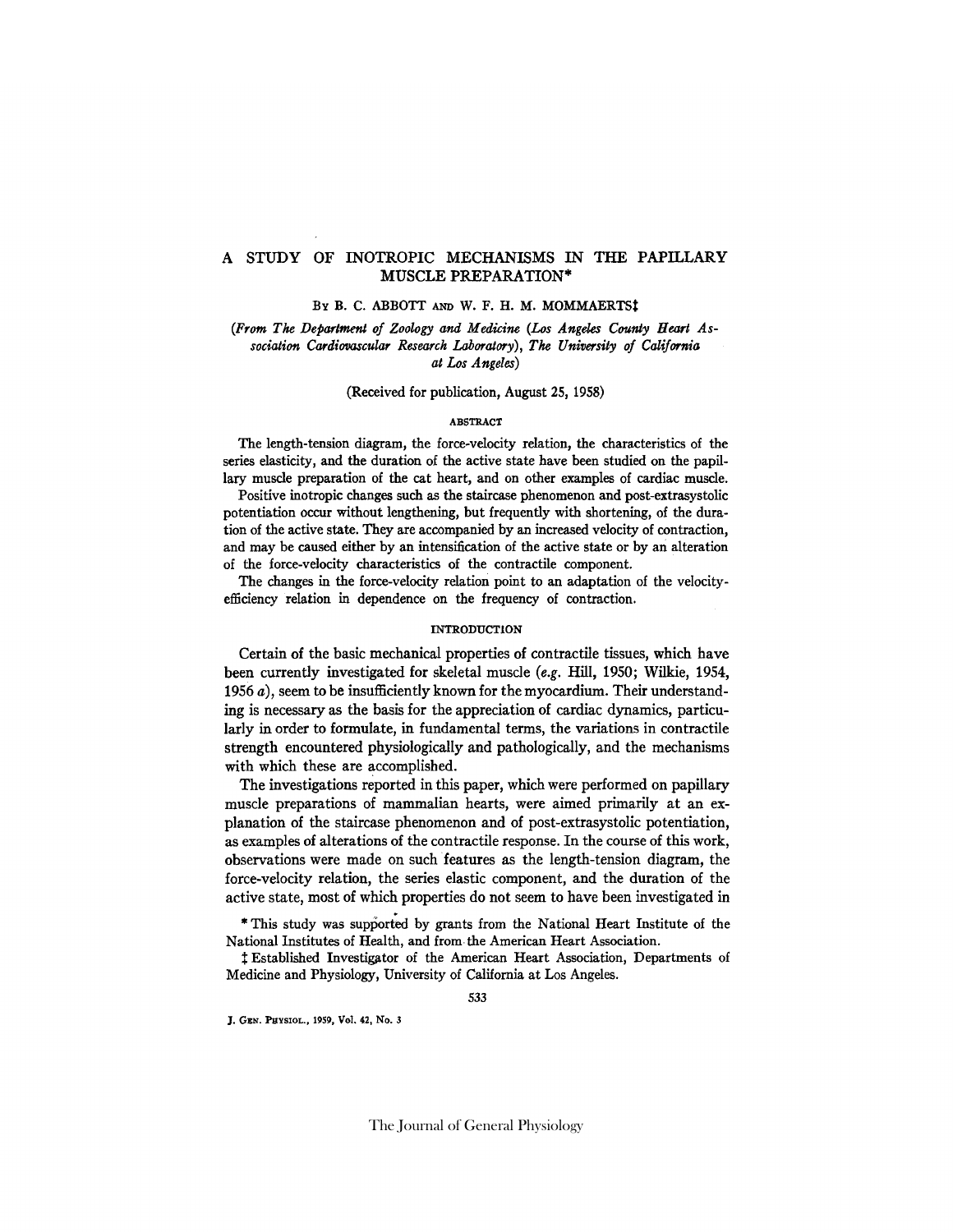cardiac physiology. It appears from these results that the inotropic changes studied are operative by basically altering the force-velocity relation of the muscle, with or without concomitant changes in the intensity of the active state. These same dynamic changes also indicate that the velocity for optimal efficiency of the heart may be adapted to its frequency.

### *Methods*

*The Papillary Muscle.--PapiUary* muscle (Cattell and Gold, 1941) and frequently also trabeculae carneae (Ullrich and Whitehorn, 1956) preparations were obtained from the right ventricles of cats, and occasionally from rabbits, under ether anesthesia and artificial respiration with the usual precautions.<sup>1</sup> Temporary anoxia during or after the preparation was avoided by keeping the tissue in dose contact with a fine stream of oxygen containing 2 per cent  $CO<sub>2</sub>$  throughout the dissection. The composition of the bathing solution was 161 mm NaCl; 5.6 mm CaCl<sub>2</sub>; 5.6 mm KCl; 7.1 mm Na-HCO<sub>s</sub>; 5.6 mM glucose (Feigen et al., 1952). Most experiments were done at 25°C. with scattered observations at other temperatures. Under these circumstances, with occasional changes of bathing solution, the preparations often survived as long as 2 or 3 days, without showing a marked decline in contractile strength notwithstanding prolonged experimentation. Spontaneous activity, which we tend to regard as a sign of partial anoxia under these conditions, was not as a rule observed except occasionally in an entirely fresh sample. Since the "resting length" of the muscle is not as definitive as it is in skeletal muscle, the preparation was usually held at a length at which resting tension began to be obvious, of the order of  $0.25$  gm., unless the nature of the experiment determined otherwise. The muscles were measured at this length, and weighed at the end of the experiment; usually, their cross-section as calculated from length and weight was about 2 mm.<sup>2</sup>, with a length of 10 to 15 mm.

*Stimulation (Fig. 1).*—The muscle was mounted in a double walled lucite chamber, the peripheral space of which was perfused with water from a thermostat bath. The tissue was bathed in 5 ml. of medium through which the  $O<sub>2</sub>-CO<sub>2</sub>$  mixture was bubbled continuously along two sides of the musde from two openings in the bottom. Two opposite vertical walls consisted of sheet platinum electrodes, so that the muscles were stimulated between massive electrodes  $(e)$  similar to the design of Mostofsky and Sandow (1951). We are aware of the many problems involved in the geometry of electrode stimulation *(e.g.* Rushton, 1930) and state only that our method gave rise to all-or-none responses with sharply defined thresholds.

The stimulator for high current output, based upon the use of tektronix pulse and wave form generators, was designed and built by Mr. Edward Burkart.<sup>2</sup> Among its major features it can be mentioned that the polarity of the electrodes was reversed at each stimulation to preclude polarization phenomena. Notwithstanding the allor-none character of the responses with regard to variation of the stimulus intensity, it was often observed that a small dissymmetry occurred in the response to each of

<sup>1</sup> Many of the preparations were given to us by Dr. William J. Whalen and Mr. Charles Dubkin of the Department of Physiology.

The experimental devices designed by M. O. Schilling and E. Burkart will be described separately.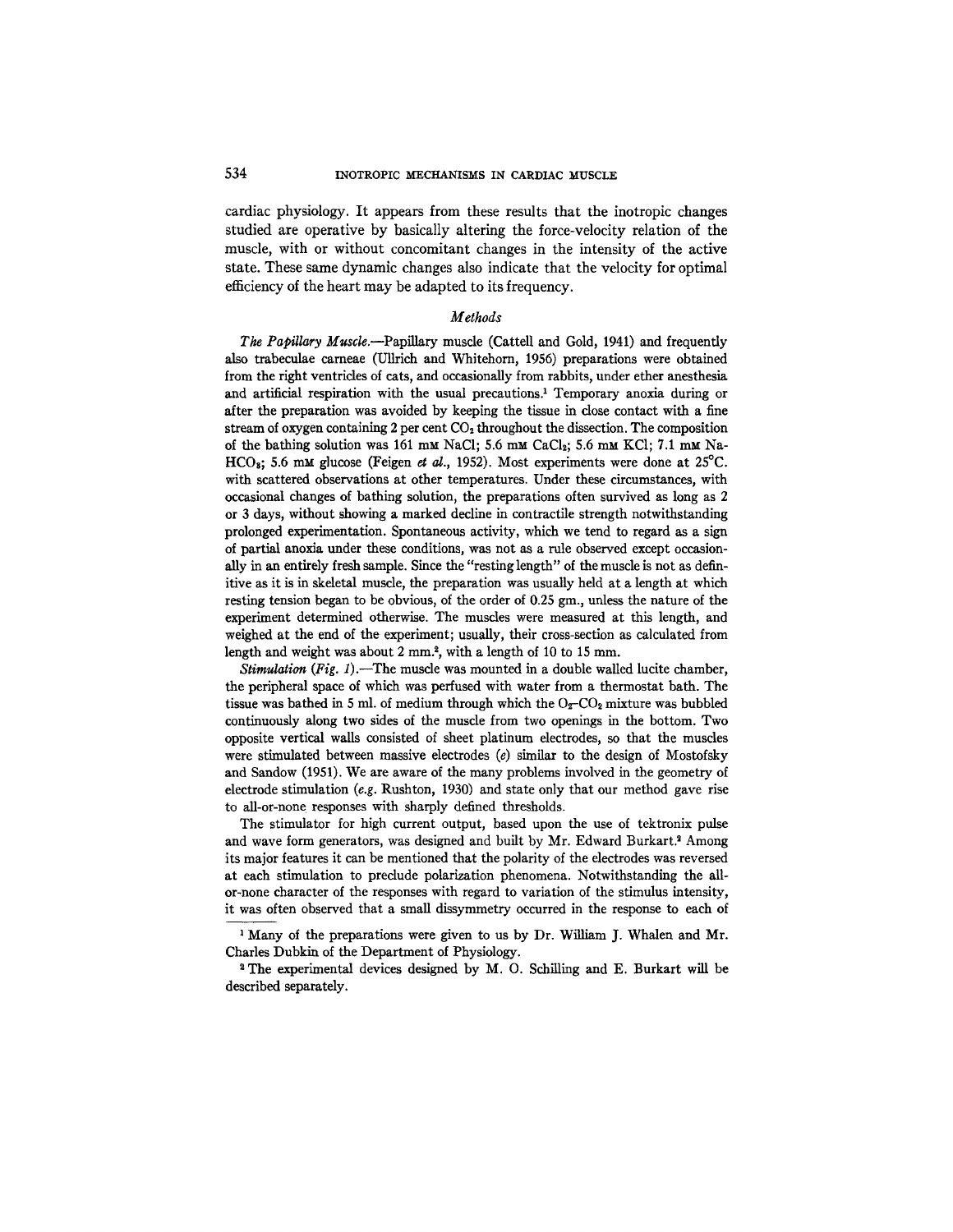

FIG. 1. Diagram of apparatus for the measurement of isotonic and isometric contractions, and of quick-release phenomena. Explanation of symbols in the text;  $s =$  adjustable stops.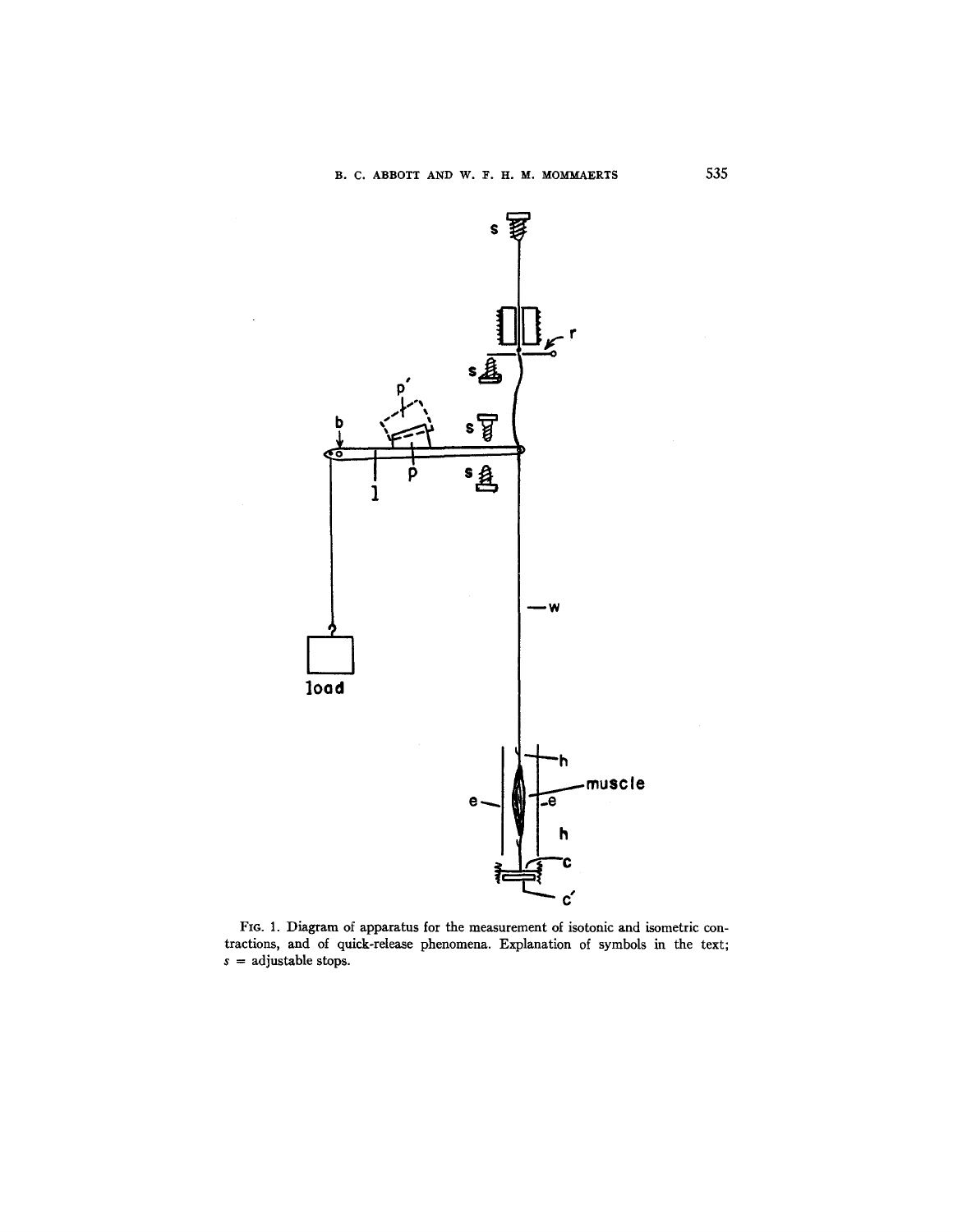the two polarities. When this happened, all crucial observations were done at the same polarity configuration. The stimuli consisted of rectangular pulses, mostly of 0.1 msec. duration. The stimulator contained a programming device by which selected complex patterns of stimulation could be performed automatically.

*Recording of Tenslon.--For* mounting, the musde was tied at both ends to stainless steel hooks  $(h)$ ; at the apex, the shortest possible length of tendon was used for the connection; at the basic end, the hook was tied directly to the excised implantation in the cardiac wall. The lower hook was attached to a connection in the bottom of the chamber, the upper hook to a length of cold-stretched stainless steel wire (w) for the upper fixation. Thus, compliant connections were held at a minimum.

Initially, tension was recorded with the RCA 5734 electromechanical transducer, to which the steel wire leading into the muscle chamber was attached. For activestate duration measurements with the tension-reestablishment method of Ritchie (1954), this connecting wire passed through a hole in the core of an electromagnet relay  $(r)$  arranged with a stop in the relay arm which could be released at a predetermined time after the stimulus to allow a set degree of shortening before the muscle pulled on the transducer.

Subsequently, a variable capacitance transducer was used, which was designed and built by Mr. M. O. Schilling.<sup>2</sup> This transducer formed the bottom of the muscle chamber, and consisted of two condensor plates  $(c)$  and  $(c')$  held taut between 12 pairs of minute coilsprings at a distance of 8 microns; the system and its connection to the chamber were filled with a high density, low viscosity silicone fluid (Dow-Corning 555). This transducer could bear up to 30 gm. of tension, corresponding to a displacement of one plate by about 1 micron. It was perfectly linear over the whole range used, and its unloaded frequency response, while not determined accurately, was far above any critical time constant encountered. The changes in capacitance were detected by the variations in the dynamic response in a tuned circuit, using the dynagage.<sup>3</sup> In this arrangement, the upper attachment of the muscle was free, and could be used for mechanical manipulations of muscle length such as isotonic shortening, quick stretch, or quick release, without mounting the tension transducer on a moving arm and possibly introducing vibrations and accelerometer effects. The Ritchie method for active state measurement was also carried out with this procedure, in which case the upper connection, after its release, now pulled against a fixed stop (s).

*Recording of Shortening (Fig. 1).*--A very light isotonic lever (l) designed according to the usual principles with miniature ballbearings  $(b)$  and a large lever ratio  $(25:1)$ , was developed by Mr. M. O. Schilling,<sup>2</sup> in which the lever arm moved one plate  $(p)$ of a variable capacitance. The electrical variation was recorded as with the tension transducer. It displayed perfect linearity over its full range of 2 cm., and was sensitive to about 0.7 micron.

The muscle chamber and recording gages were arranged on a heavy cast iron base placed on vibration dampers. Adjustments were made with a Palmer stand rigidly mounted onto this base.

s Photocon Research Products, 421 North Altadena Drive, Pasadena. We are indebted to this company for various courtesies, including the loan of pieces of equipment during the exploratory stage of our work.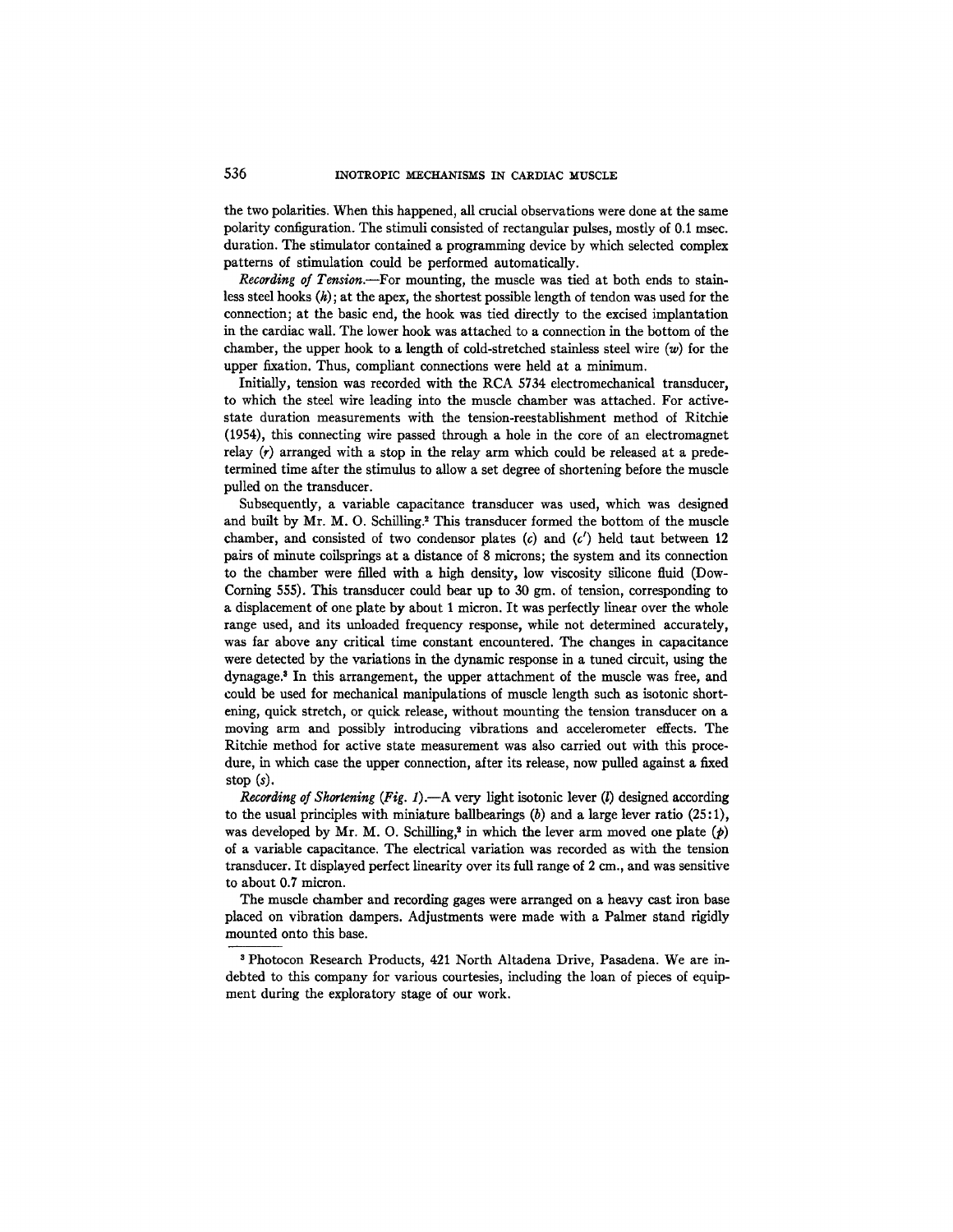### *Description of Inotropic Phenomena*

*The Staircase Effect.--Since* the major aim of this study was to elucidate the mechanisms through which inotropic changes are brought about, we have concentrated on the staircase effect as a means of securing wide variations in contractile strength with reversible physiological means. We shall first describe measurements performed on muscles operating at various frequencies of stimulation. In keeping with the classical results *(e.g.* Woodworth, 1902) we found greater force of contraction at higher frequency. In addition, however, we found that the stronger contractions are also faster, so that even the total duration of the contraction cycle becomes shorter. Variation in speed is actually an old observation (Hoffman, 1901, 1926), but its significance was not appreciated until the work of Niedergerke (1956) and the present investigation.

It is most revealing to observe this effect during the transition from one frequency of stimulation to another (Figs. 2  $a$  and  $b$ ). Upon raising the frequency it is found that the individual contractions first increase in strength without altering the duration of the twitch, until maximal strength is reached, whereupon the twitch duration decreases. During this latter phase, the twitch tension may or may not drop somewhat. In the more typical cases, the tension does not alter as the twitch duration reduces itself, but we find it instructive to point to the fewer cases in which the reduction does occur, in view of considerations regarding the duration of the active state given under the appropriate heading. Invariably the shortening of the time relations in the contraction cycle has been found in all our experiments.

All our observations on the staircase effect and other potentiation phenomena were done in the ionic medium described, in which the staircase is "normal" or "positive." The profound effects of changing the ionic composition (Niedergerke, 1956) will require separate investigation.

*Post-Extrasystolic Potentiation.--Interspacing* an extra systole within a regular sequence of stimuli causes the subsequent beat to be markedly strengthened (Woodworth, 1902). This strengthening (Fig.  $2 c$ ) always consists of an intensification of the contractile strength without marked alteration of the duration of the contraction cycle.

With or without reduction of the twitch duration, the potentiation caused by an extrasystole or an increased rhythm always results in a greater initial velocity of contraction.

### *The Length-Tension Diagram*

Length-tension diagrams of various heart preparations have been given in the literature. Those obtained by studying whole hearts at different degrees of filling as determined by the pressure cannot be directly compared with those obtained from linear strips or other preparations of predominantly longitudinal extension (e.g. Lundin, 1944; W6hlisch and Clammann, 1936). The latter diagrams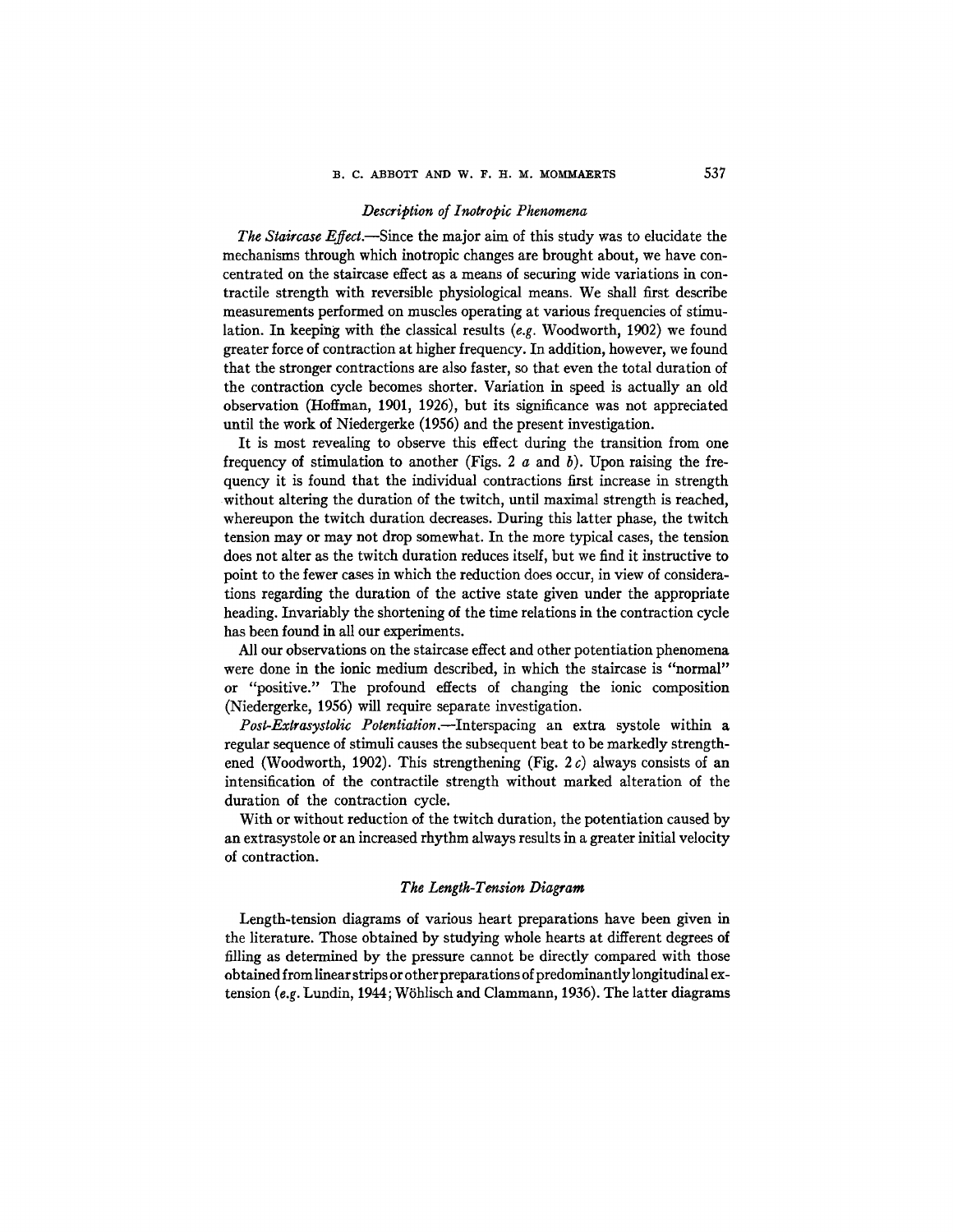

"~ C m ទី ៥ **• 5 ~: =: . C'~ ~ ~ ~**   $^{\rm rec}_{\rm ter}$ **• ~. ~ ~**   $\begin{array}{c}\n\text{call} \\
\text{oscill} \\
\text{indict} \\
\text{in} \\
\text{int} \\
\text{in} \\
\text{int}\n\end{array}$  $.~$   $\sigma$   $\sim$   $\sigma$   $\sim$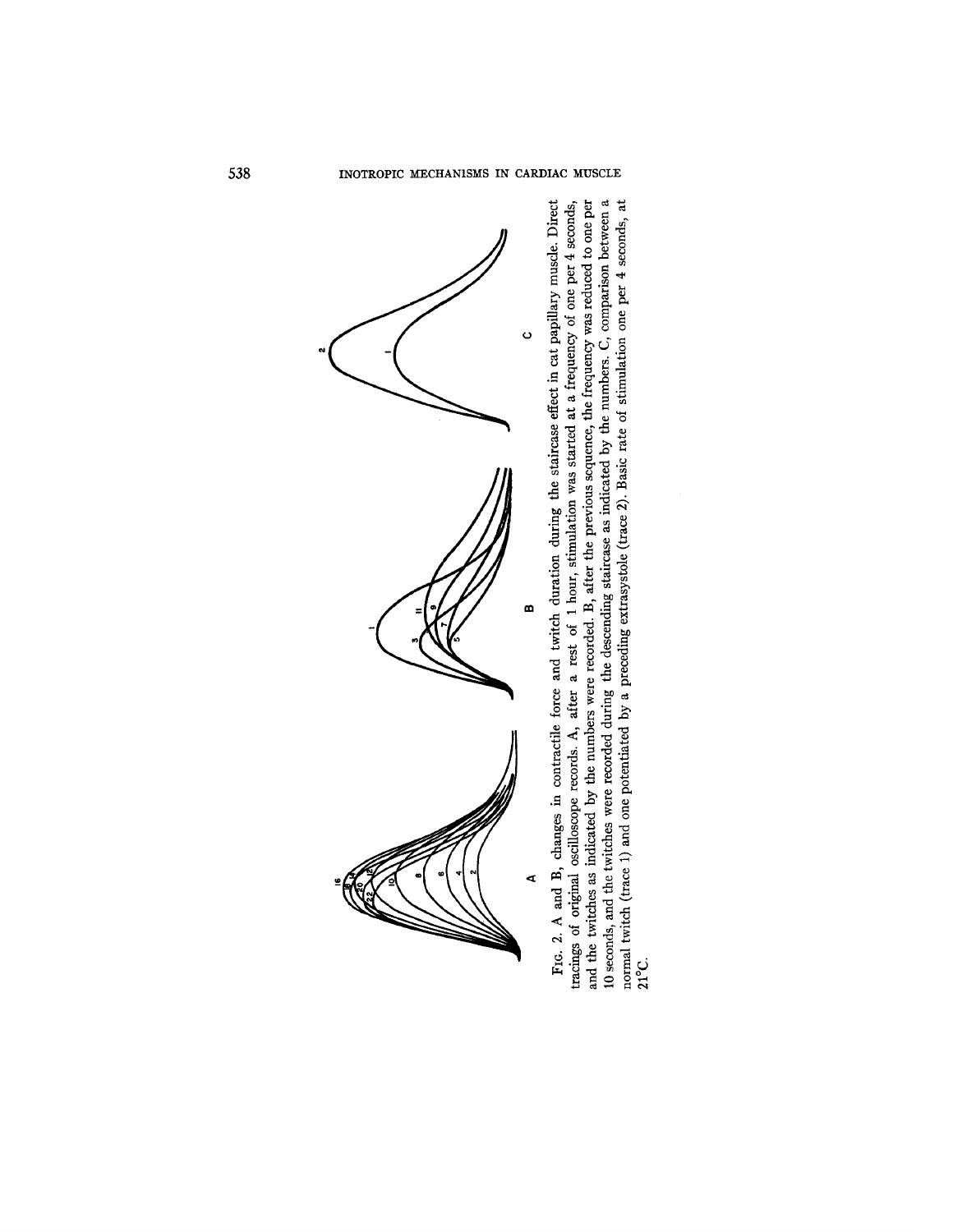are comparable as such to those studied on skeletal muscle. They generally seem to differ from the typical examples of muscle in that they do not show a broad region over which the resting tension is zero or negligible, the active tension maximal and little dependent on length. On the contrary, with increasing stretch both resting and total tension continue to increase, and the active tension has a broad optimum which declines only at great extensions where the resting tensions are quite appreciable. These features, while undoubtedly of physiological significance, will complicate several aspects of the mechanical behavior, especially since no indications exist as to whether the resting tension resides in the series elastic and contractile components or in the parallel elasticity.

Our results on the papillary and trabecular muscles (Fig.  $3a$ ) are in general agreement with other published data. We have, in addition, investigated the effect of stimulation frequency upon the active tension diagram, and found that, while the curves are raised when contractile strength increased they do also originate from points of decreasing length on the abscissa. Special measurements at the lowest measurable tensions were devoted to a substantiation of this latter feature (Fig.  $3 b$ ). The same result, less extensively investigated, also seems to apply to post-extrasystolic potentiation.

In general, we encountered contractile tensions of the order of  $2 \text{ gm}$ , per mm.<sup>2</sup>, which is less than one-tenth of the figures commonly encountered among skeletal muscles. There is reason to believe that these low forces are truly representative for the muscular strengths of small hearts, in view of the mechanical advantage under which they work (Burton, 1957).

## *The Series Elastic Component*

Our discussions on the mechanical behavior of the myocardium will be based upon the assumption that it can be represented, like skeletal muscle (Hill, 1950), as a three component system: contractile structure, series elasticity, and parallel elasticity. In regions in which the resting tension is zero or small, the parallel elastic component can certainly be ignored; we have no information as to its participation at greater extensions. The resting tension at progressively increasing stretches shows a sizable decay after establishing a new length. Such stress relaxation is not uncommon in skeletal muscles *(e.g.* Abbott and Lowy, 1957), and may indicate plasticity in the resting contractile material.

The characteristics of the series elasticity have been measured with the approach indicated by Wilkie (1956  $a, b$ ), using isotonic releases at various intervals after stimulation. Upon such a release, the undamped series elastic part shortens instantly (Fig. 4). The extent of its shortening is determined by the difference between the developed isometric tension and the isotonic load applied. Fig. 5 shows examples of tension-extension curves. Experimental variables were the strength of contraction as determined by the rhythmic frequency, the tempera-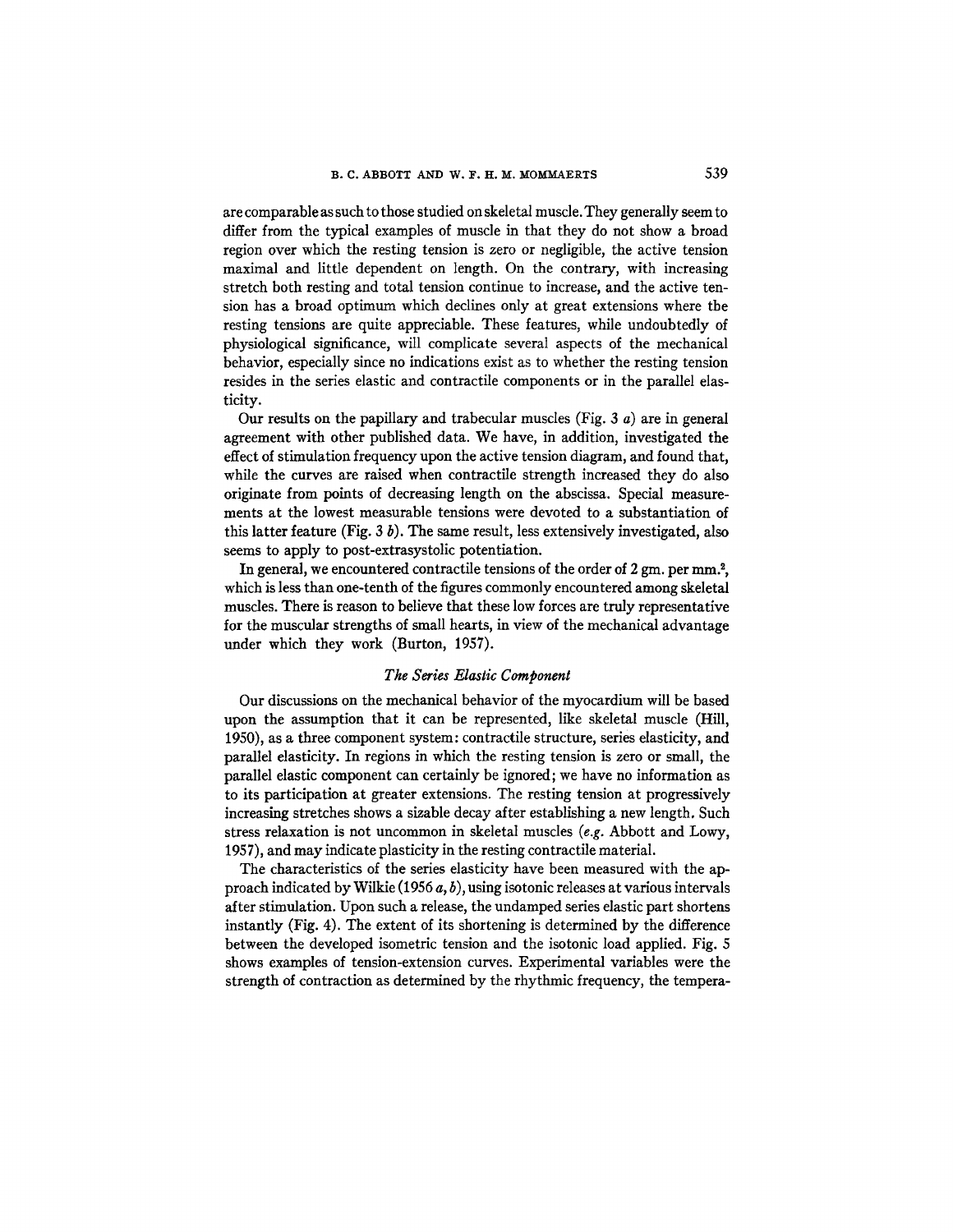

Fro. 3 A, length-tension diagrams of a trabeculae carneae preparation of the cat at 27°C. Length of the muscle 17 mm., measured at the arbitrarily accepted starting length at which the resting tension was just zero; cross-section 1.76 mm.<sup>2</sup>; rate of stimulation, one per 5 seconds, o, resting tension; e, actively developed tension; ®, total action tension.



FIG. 3 B, enlarged plot of the lower region of the length-tension diagram of a trabeculae cameae preparation of the cat at 26°C. Length of the muscle 14 mm., defined as above; cross-section 2.25 mm.<sup>2</sup> The broken curve gives the resting tension, as the average of several curves made in the course of the series, o, rate of stimulation for the active curves one per 10 seconds,  $\bullet$ , one per 5 seconds,  $\circ$ , one per 2 seconds.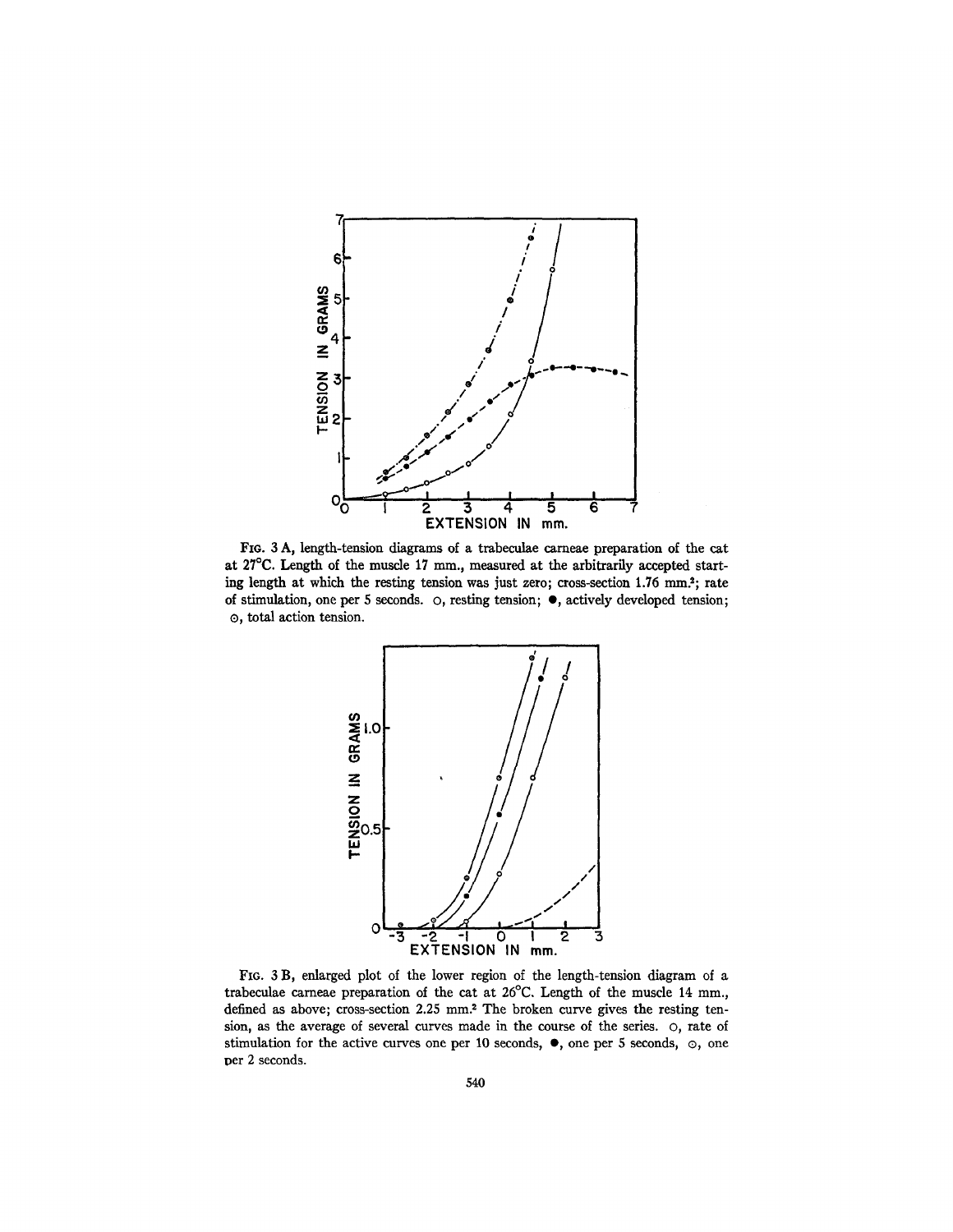ture, and, not illustrated, the time of release after the stimulus. These variables do not affect the results. It is true that, if the series elasticity were of thermokinetic origin, a dependence on the absolute temperature would be expected,



FIG. 4. Instantaneous shortening of the series elastic component upon release under varying loads. Direct tracings of original oscilloscope records, sdected from a larger series on extrasystolically potentiated twitches (600  $\sigma$  after preceding regular twitch), one per 2 seconds, at 28°C. Loads in the individual experiments (bottom to top) 1.54, 2.52, 4.82, 9.44, and 11.28 gm.; release 300  $\sigma$  after stimulation.

but such a variation would be within the limits of detectability. The finding that the tension-stretch curves are independent of the frequency of stimulation and of extrasystolic potentiation shows that the series elastic component does not participate in the physiological variations affecting the contractile matter.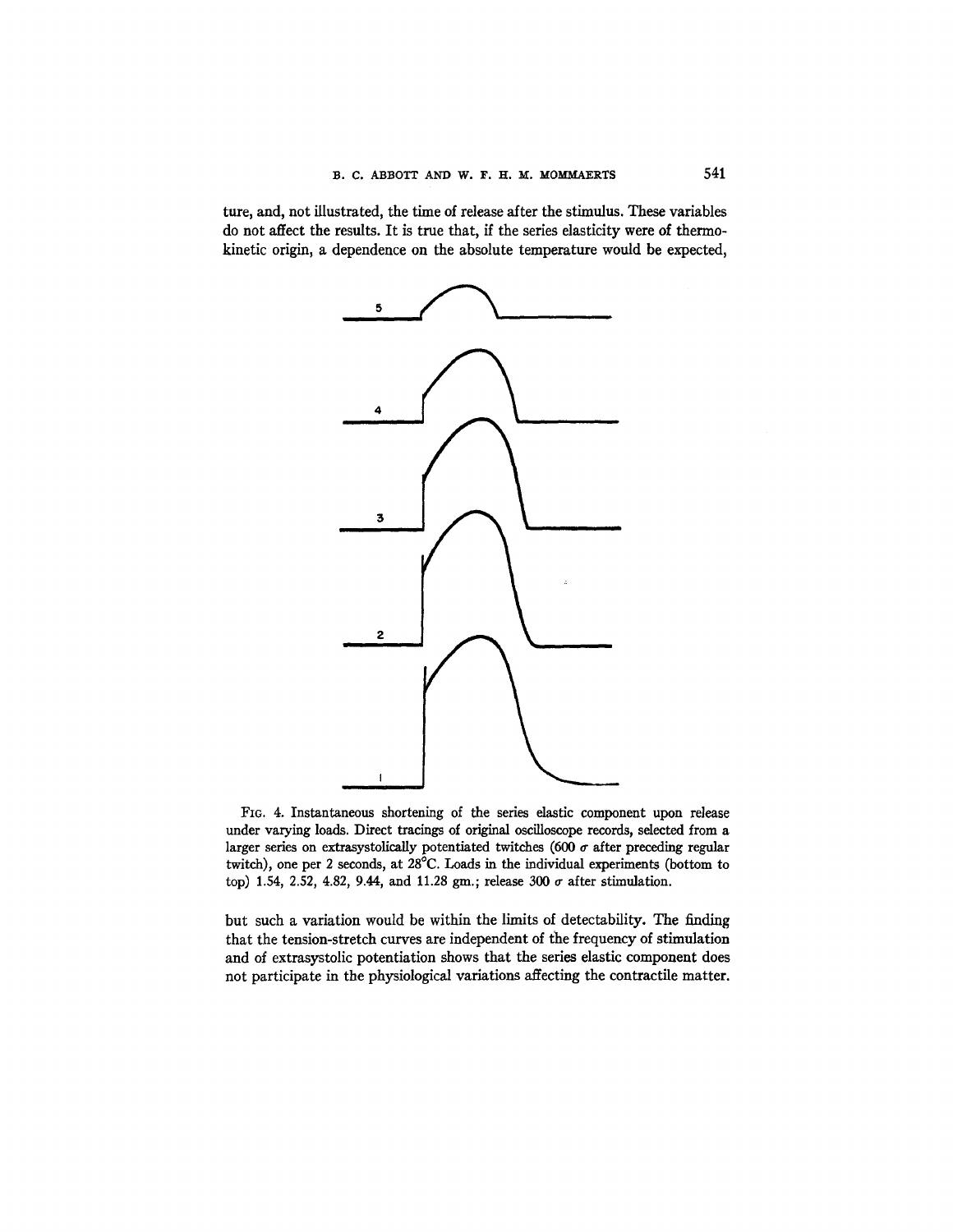This is worth emphasizing since variations in contractile strength of the nature studied here are not easily obtained with skeletal muscle, so that this point has not, hitherto, received specific consideration.

At loads of about 2 gm. per mm.<sup>2</sup>, the extension of the elastic component amounts to about 6 per cent of the muscle length. This is considerably greater



FIG. 5. Length-tension diagram of the series-elastic component of a cat papillary muscle at various temperatures and conditions of stimulation. Length 12 mm., crosssection 2.38 mm.<sup>2</sup> Release 300  $\sigma$  after stimulation. Meaning of symbols:  $\odot$ , common starting point defined according to Wilkie (1956 b);  $\circ$ , accumulation of points obtained with several modes of stimulation,  $\dot{w}z$ . 28°, 1 per 2 seconds; 28°, 1 per 2 seconds, with extrasystole at 700  $\sigma$  interval (o);  $\bullet$ , 33<sup>°</sup>, 1 per 5 seconds;  $\times$ , 33<sup>°</sup>, 1 per 5 seconds, with extrasystole at 700  $\sigma$  interval, 37<sup>°</sup>, 1 per 3.2 seconds; 37<sup>°</sup>, 1 per 1.6 seconds; 19°, 1 per 5 seconds.

than the values now accepted for skeletal muscle, of the order of 2 per cent of the length as estimated from data of Wilkie (1956). It is important, therefore, to state that we have carefully evaluated the compliances of the apparatus and its connections, with the result that stretch within those parts could not have contributed measurably to the observed extensibilities.

### *The Duration of the Active State*

A major advance in the physiology of skeletal muscle has been the development of the concept of the active state, and of methods for measuring some of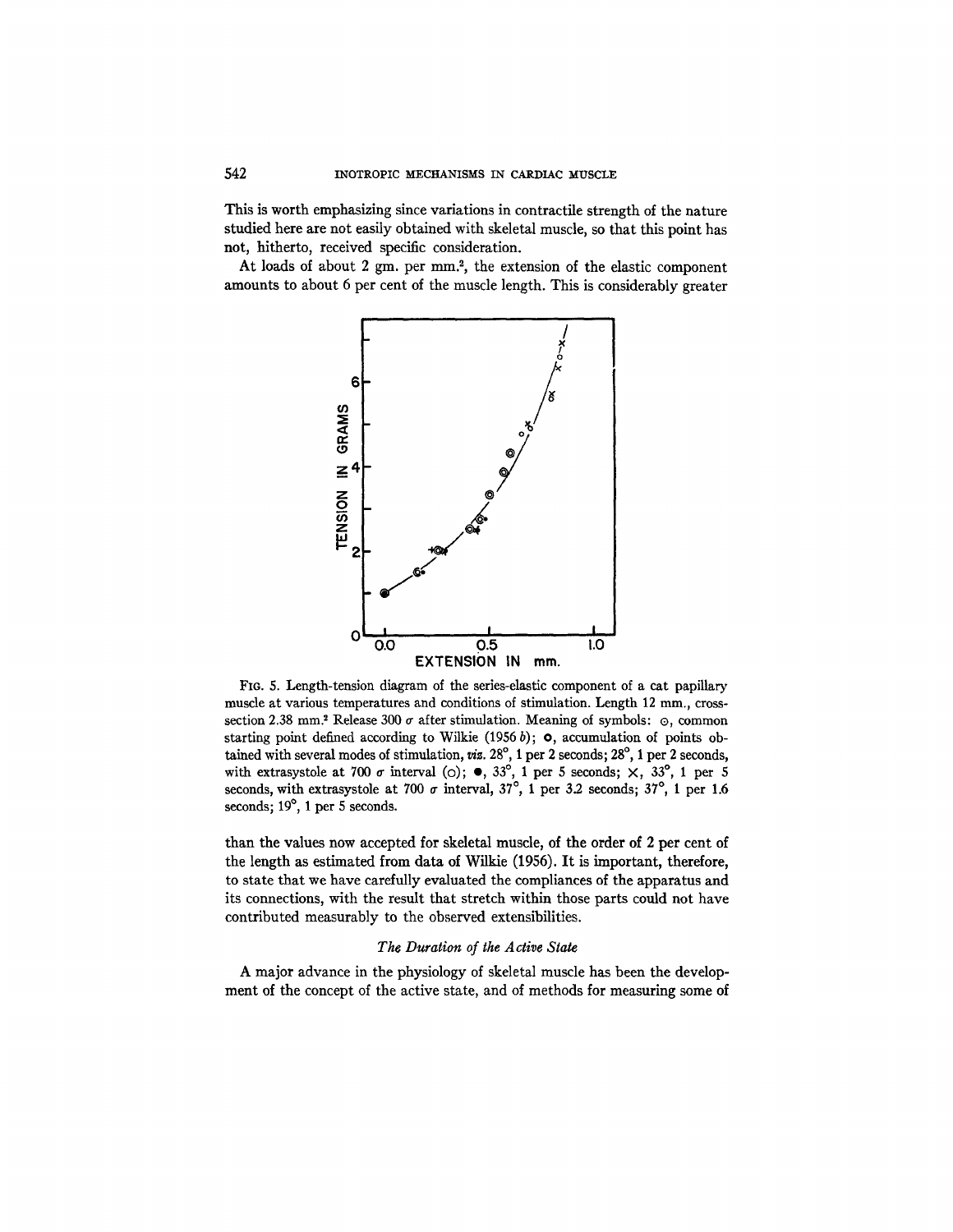its time relations. The method of Ritchie (1954) has been employed here to follow the decay of the active state. Applied to skeletal muscle (Goffart and



Fro. 6. Example of a normal isometric twitch and of tension redevelopment curves after releases, according to the Ritchie method (see text). Curve 1, normal twitch. Curve 2, rdease at the moment of stimulation. Curves 3 to 5, releases after 100, 200, and 300  $\sigma$ . The muscle was stimulated once per 3 seconds at 21°C., and release experiments were done in regular sequence, interspaced by 5 normal twitches.



FIG. 7. Decay curves of the active state in a cat papillary musde at 28°C.; length 12 mm., cross-section 2.38 mm.<sup>2</sup>  $\odot$ , frequency of stimulation 1 per 10 seconds;  $\bullet$ , 1 per 5 seconds; o, 1 per 2 seconds.

Ritchie, 1952; Hill and Macpherson, 1954), this method has led to the result that an increased twitch tension is frequently caused by a lengthened duration of the plateau of full activity, enabling the twitch to reach a fuller extent.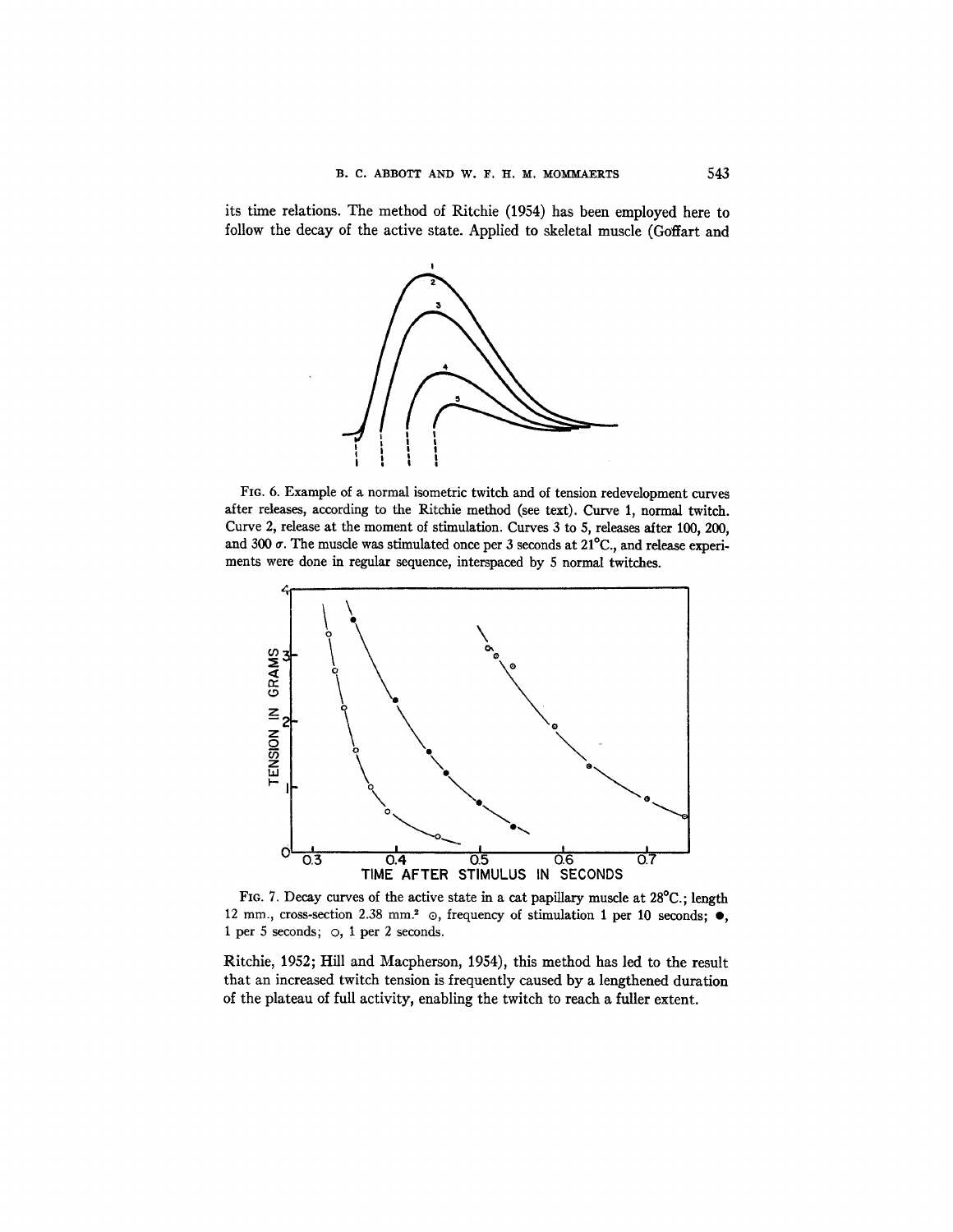## 544 INOTROPIC MECHANISMS IN CARDIAC MUSCLE

Applied to the papillary muscle preparation, the method leads to curves such as those illustrated in Fig. 6, from which the decay of the active state is obtained by connecting the azimuths of the individual tension redevelopment curves. As was previously shown (Fig. 2), a higher frequency of stimulation gives stronger twitch tensions. Yet, when the decay of the active state is plotted for each of these frequencies (Fig. 7), it is found that higher twitch tensions are associated with shorter instead of longer active state durations. This statement needs some qualification. When during the development of an ascending staircase the active tension has increased, but the twitch duration had not yet shortened, the duration of the active state has not changed materially; it becomes shorter during the subsequent period in which the twitch becomes briefer. In those cases described in which the tension dropped during this interval, the lowered strength may have been a direct consequence of the shortened plateau of full activity. Those cases in which the tension remained constant may be explained by assuming that the intrinsic contractility was still growing during the abbreviation of the active state, and that the two opposing effects approximately cancelled.

In the case of extrasystolic potentiation, in which the twitch duration has not changed, the duration of the active state too is found to be unaltered. Apparently, the process of intensification is instantaneous and passes before any changes in the time of persistence of the plateau have had occasion to occur.

### *The Force-Velocity Relation*

It is obvious from inspection of results such as those in Fig. 2, that when the contractions become stronger without lengthening their durations, the initial rate of tension rise becomes greater. This will be the case even more so when the twitch duration is shortened. If the series elastic component is not altered in the staircase phenomenon, as was previously demonstrated, this result must indicate an alteration in the shortening speed of the contractile structure.

The study of the true force-velocity relation is limited by the circumstance that in cardiac muscle the active state cannot be prolonged by tetanization, so that for afterloaded contractions with heavy weights the contractile force will have declined before the load has been lifted. Thus, the full value of the amplitude of the active state, corresponding to the tetanic tension and to *Po* in Hill's terminology *(e.g.* Hill, 1950), could not be determined and no complete curve could be obtained. However, the velocities at lower loads are not influenced by this, and can be extrapolated to the maximal velocity of unloaded shortening without uncertainty.

Under afterloaded conditions, the force-velocity curve for the twitch has been determined at varying frequencies of stimulation. Results obtained with the papillary muscle at various frequencies (Fig. 8) show that as the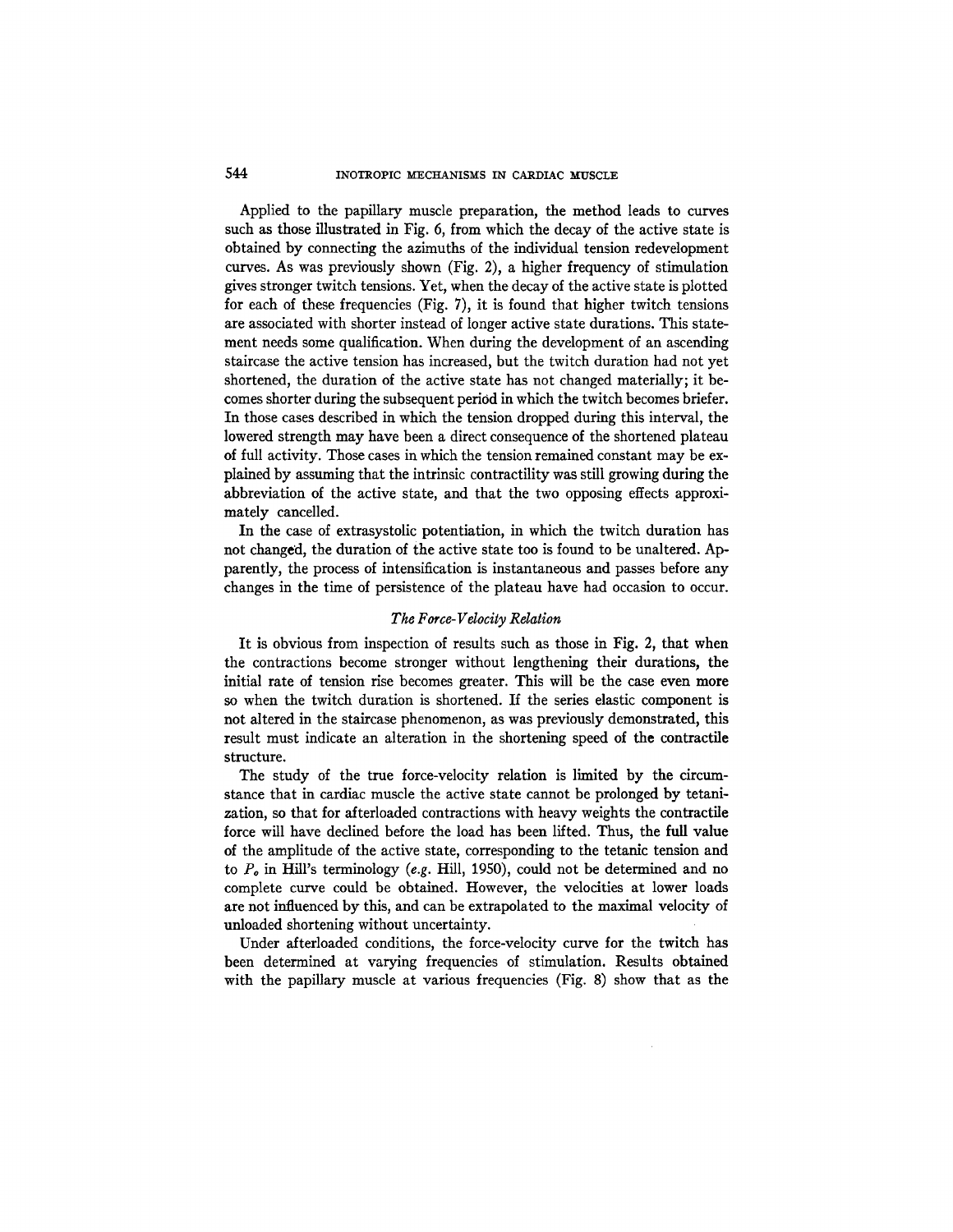frequency, and hence the peak tension, increases, the initial contraction velocity increases likewise. It is concluded, therefore, that with the inotropic changes constituting the staircase phenomenon the muscle becomes inherently faster as well as stronger. For post-extrasystolic potentiation (Fig. 9),



FIG. 8. Force-velocity curves, determined under afterloaded conditions. Cat trabecu lae carneae preparation, 17 mm. length, 1.76 mm.<sup>2</sup> cross-section, 26°C. o, rate of stimulation 1 per 10 seconds;  $\bullet$ , 1 per 5 seconds; and  $\odot$ , 1 per 2 seconds.

FIG. 9. Effect of extrasystolic potentiation upon the force-velocity relation. Experimental details as in Fig. 8. Rate of stimulation 1 per 2 seconds, with  $\circ$  and without ( $\circ$ ) extrasystolic potentiation, elicited 500  $\sigma$  after the preceding regular contraction.

the same result is obtained in line with the variation in the initial rate of tension development observed for this case as well (Fig. 2 $c$ ).

An additional difficulty in the study of afterloaded shortening originates from the special form of the length-tension diagram. In skeletal muscle, the maximum in the developed isometric force occurs at about the extension where resting tension begins to occur. By contrast, in cardiac muscle (Fig. 3) both resting and active tension increase together with stretch, and if the active force displays a clear maximum, it does so at a length where the resting tension is appreciable and may exceed the active tension considerably. The purpose of afterloading experiments is to study the relation between shortening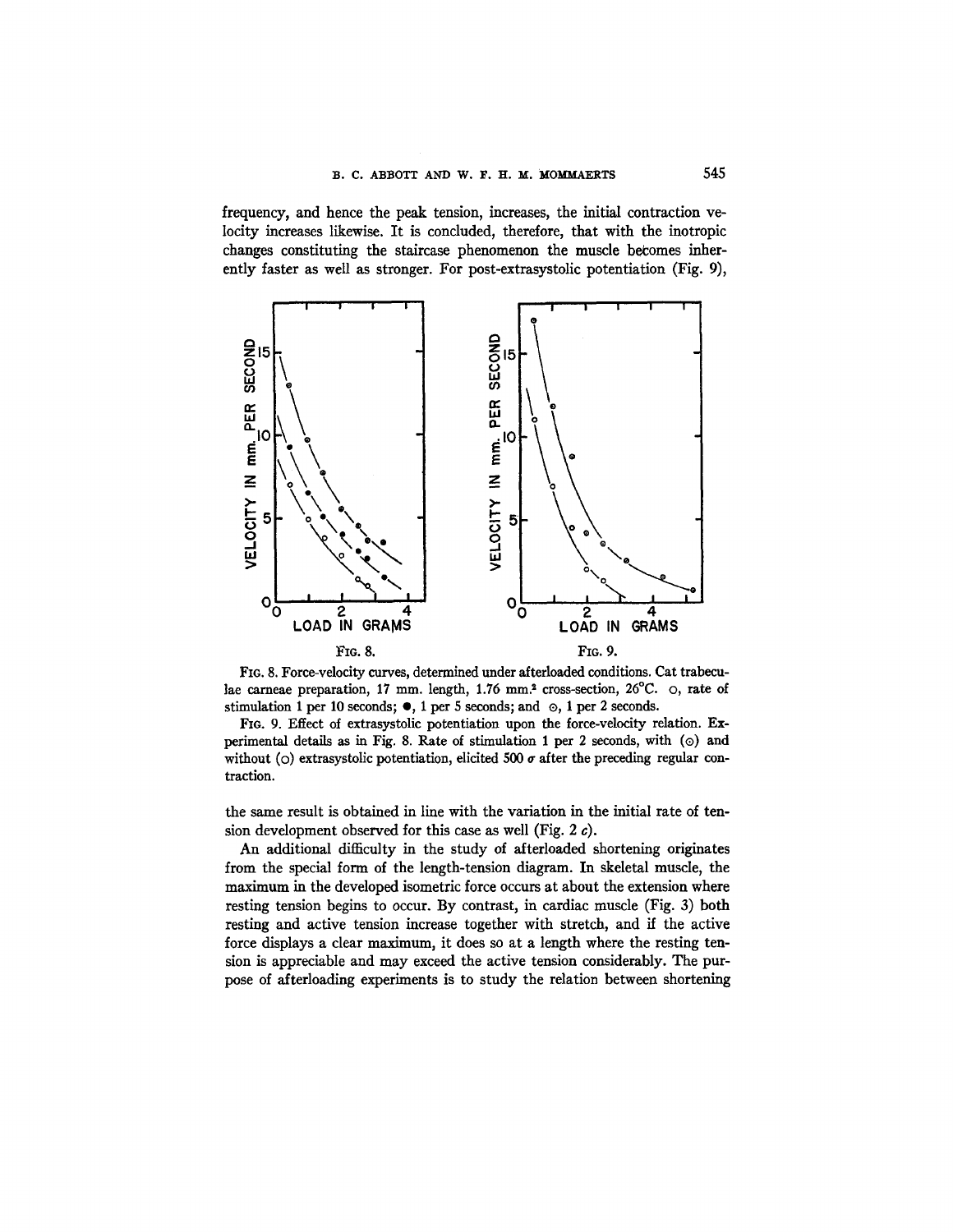### 546 INOTROPIC MECHANISMS IN CARDIAC MUSCLE

and load over as wide a range of loads as possible. For two reasons, this has to be done at negligible resting tension: in order to eliminate the parallel elasticity, and because the principle of afterloading implies that the load exceeds the resting tension. For heart muscle, then, this allows only a very limited range of extensions and hence of developed force. However, over the small range studied, our conclusion regarding maximal contraction velocity at zero load emerges clearly. Furthermore, the fact that diastolic pressure *in vivo* is low guarantees that our findings are not irrelevant to the physiological conditions.



FIG. 10. Force-velocity curves under afterloaded (o) and preloaded ( $\bullet$ ) condition Rabbit papillary muscle at 27°C. Dimensions of muscle not recorded.

In order to obtain some information regarding the behavior towards heavier loads, we have also studied the force-velocity relation under preloaded conditions. This method suffers from the usual objection that both the length and the resting tension of the muscle differ for each load. Yet, this mode of experimentation is not entirely arbitrary, since, in distinction to skeletal muscle, the myocardial fibers have no defined resting or maximum length. The aftefloaded curve, too, gives valid information regarding the initial shortening velocity at zero load, and should, indeed, extrapolate to the same velocity at zero force, as can be shown experimentally (Fig. 10). In addition, it provides some data on the maximal force and on those conditions of stretch that may occur in conjunction with Starling's law and in the case of ventricular dilation.

Preloaded force-velocity curves are shown in Fig. 11. Higher frequencies of stimulation give higher isometric tensions and, with afterloading, greater shortening, or lifting of heavier weights. This in itself gives no information concerning the greatest possible force of contraction, *Po* (the full active state)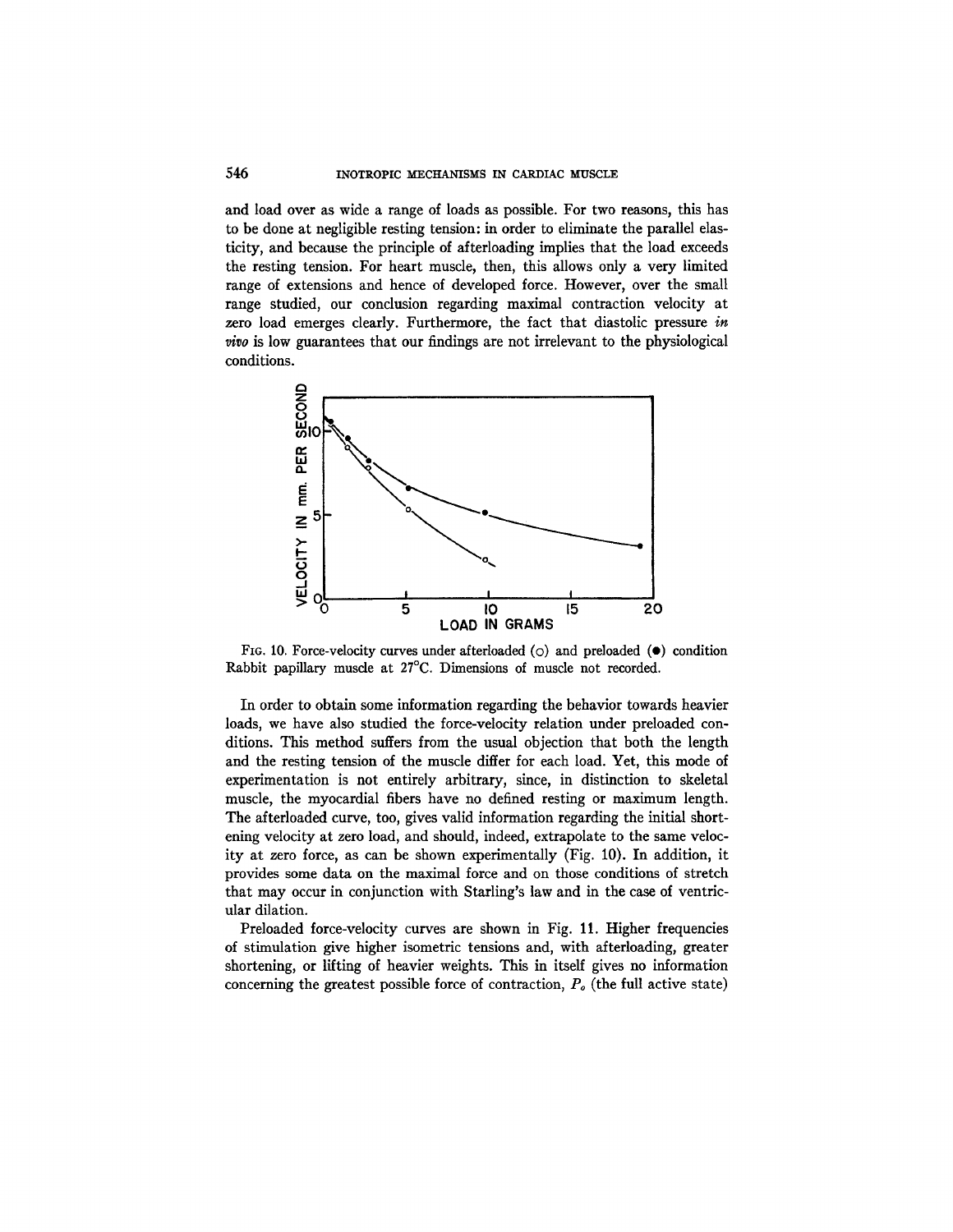due to the limitations indicated above. When plotted as a force-velocity curve (Fig. 11), the preloaded shortening data give an apparent value,  $P'_{o}$ , which might be independent of the frequency of stimulation. Whether the resting tension at such great length is borne by the parallel elasticity or by the contractile matter, the conclusion suggests itself that the variations in twitch tension are not due to variations in  $P<sub>o</sub>$ , and hence are not caused by variations in the intensity of the active state. However, there is much uncertainty in



FIG. 11. Force-velocity curves under preloaded conditions. Rabbit papillary muscle at  $26^{\circ}$ C.; length 11 mm., cross-section 2.42 mm.<sup>2</sup> Frequency of stimulation 1 per 10 seconds (o), 1 per 2 seconds  $(\bullet)$ , and 1 per second ( $\odot$ ).

this argument, and the nature of the measurements is such that even as an experimental fact the constancy of  $P'_{o}$  is not established in this fashion.

# *The Effect of Quick Stretches*

In the investigation of skeletal muscle, the amplitude of the active state has been defined as the tension the muscle develops when the active state lasts sufficiently long, that is in tetanus. The intensity of the active condition at any moment can also be defined as that tension at which the contractile component neither lengthens nor shortens. This definition is made use of in the Ritchie method for studying the decay of the active process. It has also been the basis of the original method of measuring the intensity of the active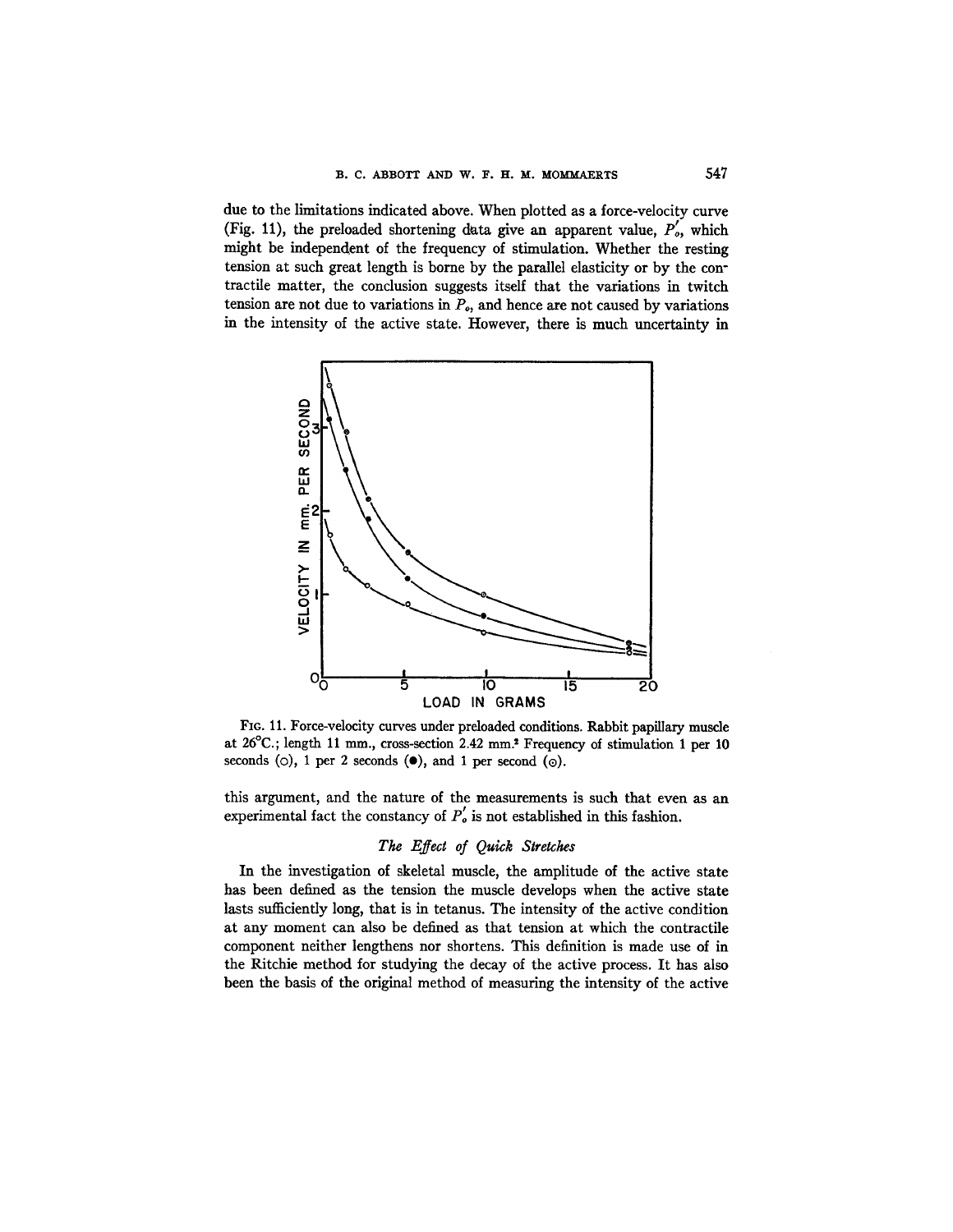state in skeletal muscle by the application of rapid stretches (Hill, 1953). If applied at an early moment after stimulation, before the elastic component has become appreciably stretched, this device serves, by a selection of suitable degrees of stretch, to extend the series elasticity to the point at which



FIG. 12. Effect of quick stretches (curves  $b$ ) upon the course of a twitch compared to a normal twitch (curves a). Direct tracings of original oscilloscope records. Moment of stretch (curves 1 to 5) 0, 50, 100, 200, and 300  $\sigma$  after stimulation. The horizontal sweep was released at the moment of stretch, and only the descending ends of the. stretch transients appear on the records. Cat trabeculae carneae, 17 mm. length, 1.76 mm.<sup>2</sup> cross-section,  $30^{\circ}$ C., 1 stimulus per 3.2 seconds.

its tension just balances that of the contractile component at that time. Since in the heart tetanic contraction cannot normally be achieved, this alternative approach seemed the major remaining possibility for measuring the intensity of the active state in the present work.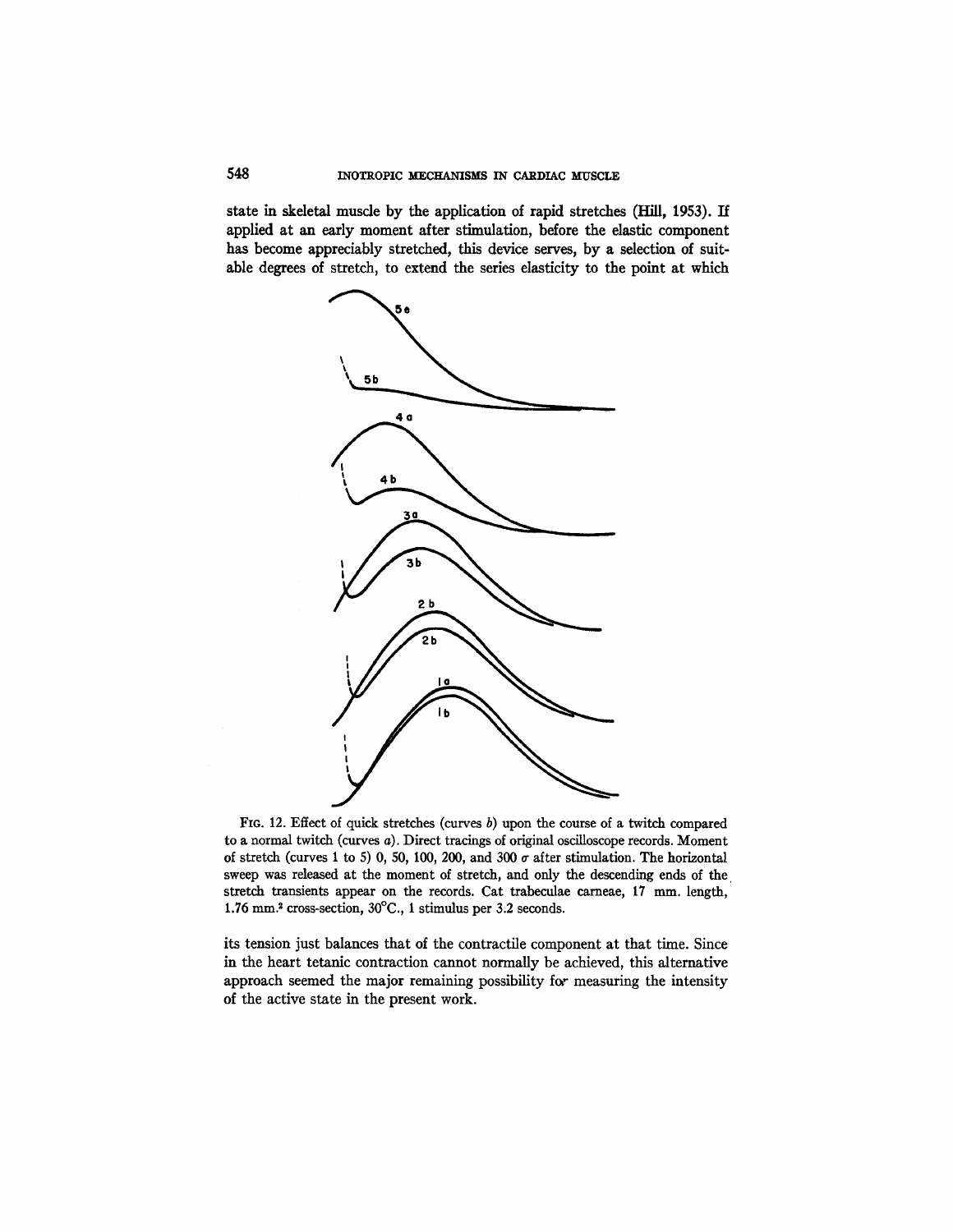In the classical experiments on frog muscle, Hill (1953) showed that stretching the sartorius during the latent period by an amount equalling the presumed internal shortening (allowing for the compliance of the connections) revealed an early attainment and subsequent maintenance of a plateau of full activity in a twitch. This was accomplished with stretches over a period of probably about 40 milliseconds, and there was no suggestion that the speed of stretch was critical as long as it was fast enough. Hence, we applied stretches of the order of a few milliseconds to papillary muscle preparations by means of a magnetically released strong spring. Such rapid stretches, if sufficiently extensive, often cause stimulation of the muscle. Muscles giving such responses at the applied degree of stretch were avoided, but in any case stretches applied after the stimulus and falling within the refractory period did not cause stimulation. In all cases (Fig. 12) it was observed that after a very early stretch the tension rises rapidly to a peak and falls quickly to almost zero. Identical transients of tension development and stress relaxation were observed with resting papillary muscles. In case of active muscles, the twitch tension redevelops after the stress relaxation process. If the stretch occurs early after stimulation, the redevelopment of tension closely follows the normal course of the twitch; with later stretches, the redevelopment stays increasingly below that during the twitch. In all cases, the immediately following regular twitch is entirely normal. It appears as if too rapid stretching temporarily destroys the active state, but interferes only passingiy with the possibility of its redevelopment. Similar observations were made upon muscles potentiated by an extrasystole; these revealed the same characteristics. When attempts were made to conduct the stretches more slowly, we obtained indications that tensions greater than isometric twitches might yet be obtained in this manner, but an ergometer with controlled speeds was not available during the present work. Even in frog sartorius muscles we found that stretches faster than those employed by Hill give rise to phenomena identical with those described above. Therefore, the velocity of stretch must be selected more carefully than is generally realized. For the moment, then, this line of experimentation allows no conclusion regarding the intensity of the active state in cardiac muscle.

#### DISCUSSION

This investigation represents the first effort to analyze some of the fundamental mechanical characteristics of cardiac contractility, and to explain inotropic variations in terms of basic concepts such as the force-velocity relation, and the intensity and duration of the active state. Some of our conclusions were aimed at in Niedergerke's (1956) work on the staircase phenomenon in the frog heart, but were not approached experimentally.

We have clearly demonstrated that, unlike what might have been anticipated from analogies with skeletal muscle (Goffart and Ritchie, 1952; Hill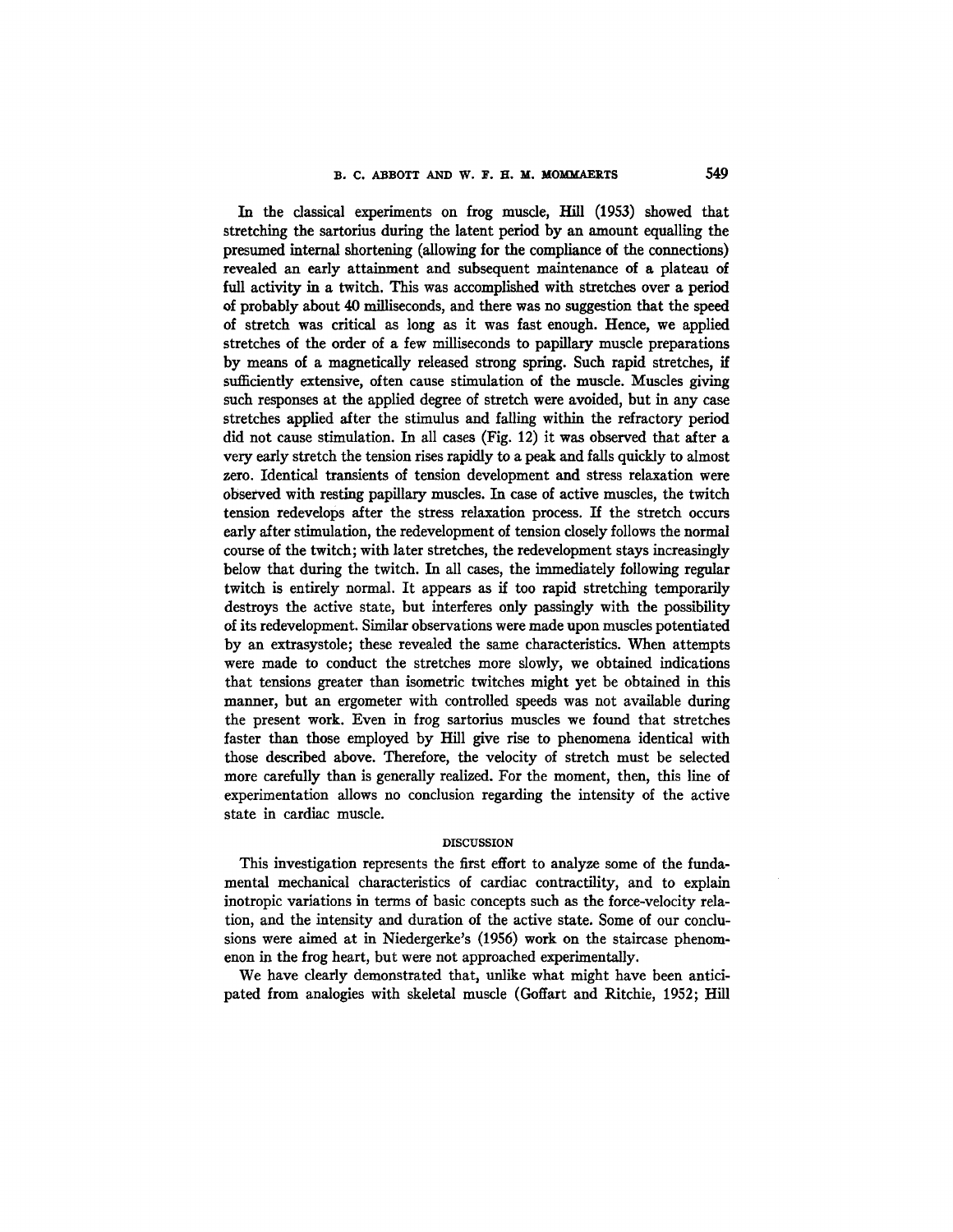and Macpherson, 1954), a positive inotropic effect is not realized by a lengthening of the active state. On the contrary, the "plateau of full activity" is either unaltered or shortened, dependent on the circumstances.

The second positive result is that intensified contraction at a given temperature is always associated with a greater speed of tension development or a greater velocity of shortening. This leaves two possible explanations for posi-



FIG. 13. Examples of the isometric responses of a cat papillary muscle showing a negative staircase phenomenon. A, sequence of transitional twitches going from 1 stimulus per 5 seconds to 1 stimulus per 2 seconds. B, opposite sequence. In this case, there appears to be no appreciable change in the initial contraction velocity, and the twitches are of longer duration when stronger, shorter when weaker. (See text.)

tive inotropy: either its mechanism consists of a fundamental alteration of the force-velocity relation, or it is caused by an intensification of the active state which automatically has an increased velocity of contraction as one of its manifestations. We wish to point out, however, that under other circumstances, such as the effect of an altered Ca concentration studied by Niedergerke (1956), these conclusions need not be valid. It appears, on the contrary, that certain other inotropic variations may indeed be caused by changes in the duration of the active state. A further illustration of this is provided by some preliminary measurements (Fig. 13) on a preparation that showed a negative staircase effect even under the conditions of our experiments. We also